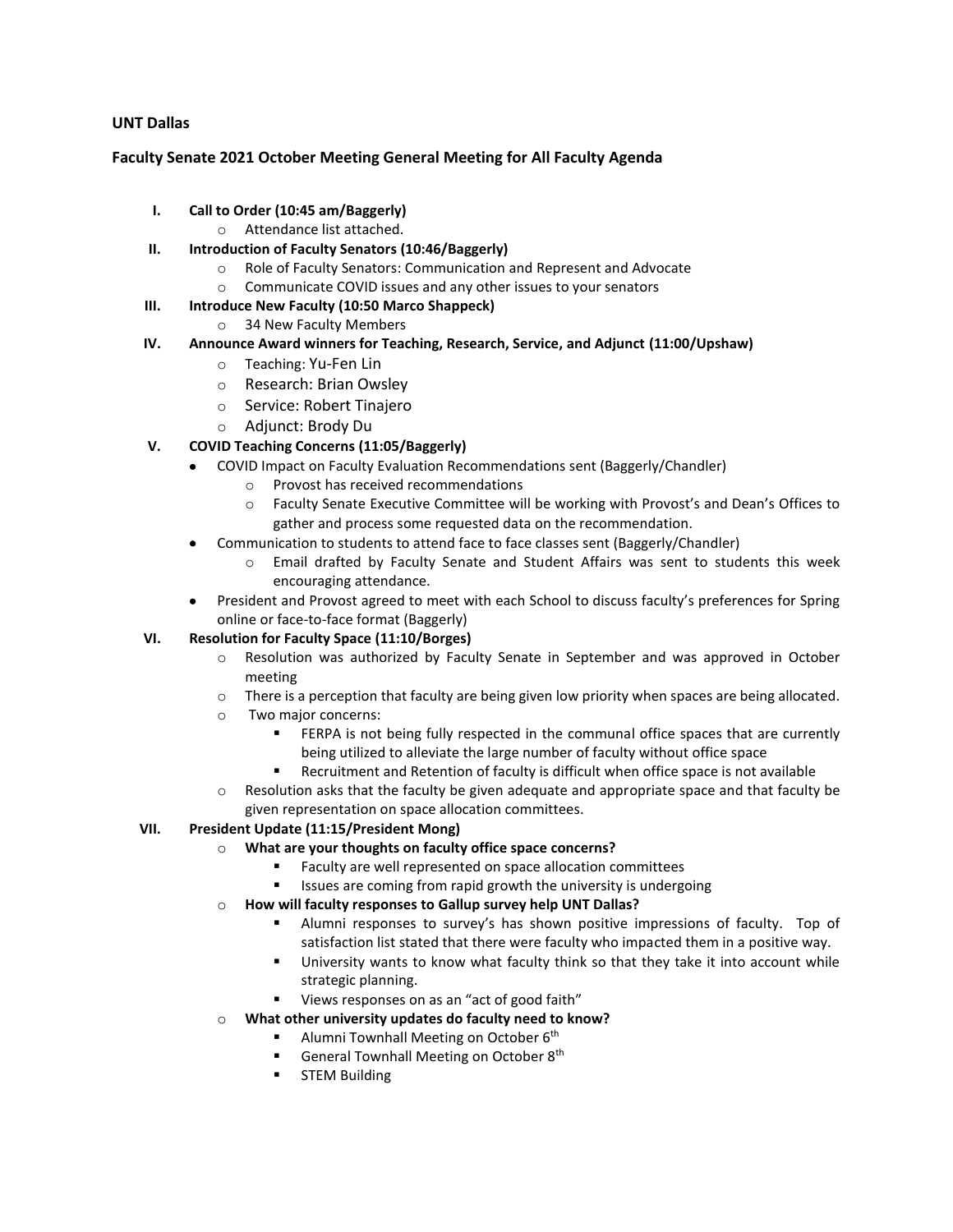- President and Provost have been working with legislature and other entities to secure funding
- Draft bill has been sent out by Texas congressman to consider Tuition Revenue Bonds in this special session. These can be used to secure funding for the building.
- In best case scenario, looking at a three-year turnaround on the building
- Working on one-year strategic plan. In following years the university will be utilizing either a three- or five-year strategic plan.
- **Recently hired Dean of Students**
- Currently working on search for Dean of School of Education
- Success in community partnerships with internships and fundraising.
	- Only accepting paid internships
- o Please respond to other faculty questions as time allows
	- Possibly looking at adding classroom and office space to new residence hall

#### **VIII. Provost Update (11:25/Provost Stewart)**

- o **What is the process for implementing the Lecturer track promotion recommendations and will a raise be considered?**
	- Provost does not recommend a ten-year contract for Principal Lecturer. This does not align with university practices and is not recommended by Texas law. Texas law requires that we have funds to support these contracts and we would be supporting with unappropriated funds.
	- At sister schools there is a 5% salary increase (there is a maximum dollar amount) on a promotion of a lecturer. The Provost will be recommending that this be supported.

#### o **Will the Deans be following the Faculty Senate recommendations for the COVID impact on faculty 2020/2021 evaluations as well as tenure and promotion criterion?**

- Will be working with Faculty Senate on this moving forward.
- Will do their best to be respectful and empathetic of faculty concerns.

## o **How will changes in course cap sizes be determined and communicated to faculty?**

- **EXECO ADDER** Changes to caps should be approved by Dean's and Faculty members up to the end of the first week of classes.
- o Please respond to other faculty questions as time allows
	- Supports the idea of adding additional classes on Friday to utilize classes on Friday.
		- For quantitative classes, consider doing three-day-per-week classes.
		- Setup dedicated meeting time as a university to account for Friday classes.
		- Helps the utilization score when making requests for additional infrastructure.

## **IX. CFO Update (11:40/Mr. Arthur Bradford)**

- o FY 2021 results will be announced at next Town Hall Meeting
- o Ideas for Space Needs
	- Modular buildings placed around campus in short term. Will be made to be aesthetically pleasing and allow for distancing. Need to coordinate with system facilities.
		- Head of facilities went to San Antonio to investigate buildings. Returned with a positive report. CFO has this as a top priority to begin the process.
		- Faculty would not be houses in the modular buildings. Other entities on campus would be moved into these to make room for faculty in permanent buildings.
	- In medium term, will be looking at identifying underutilized spaces and reconfigure them.
- o **How were merit raises determined? What were criteria? How did Deans decide?**
	- Looked at competitive salary, employee performance and institution performance
	- Will be ending in the black